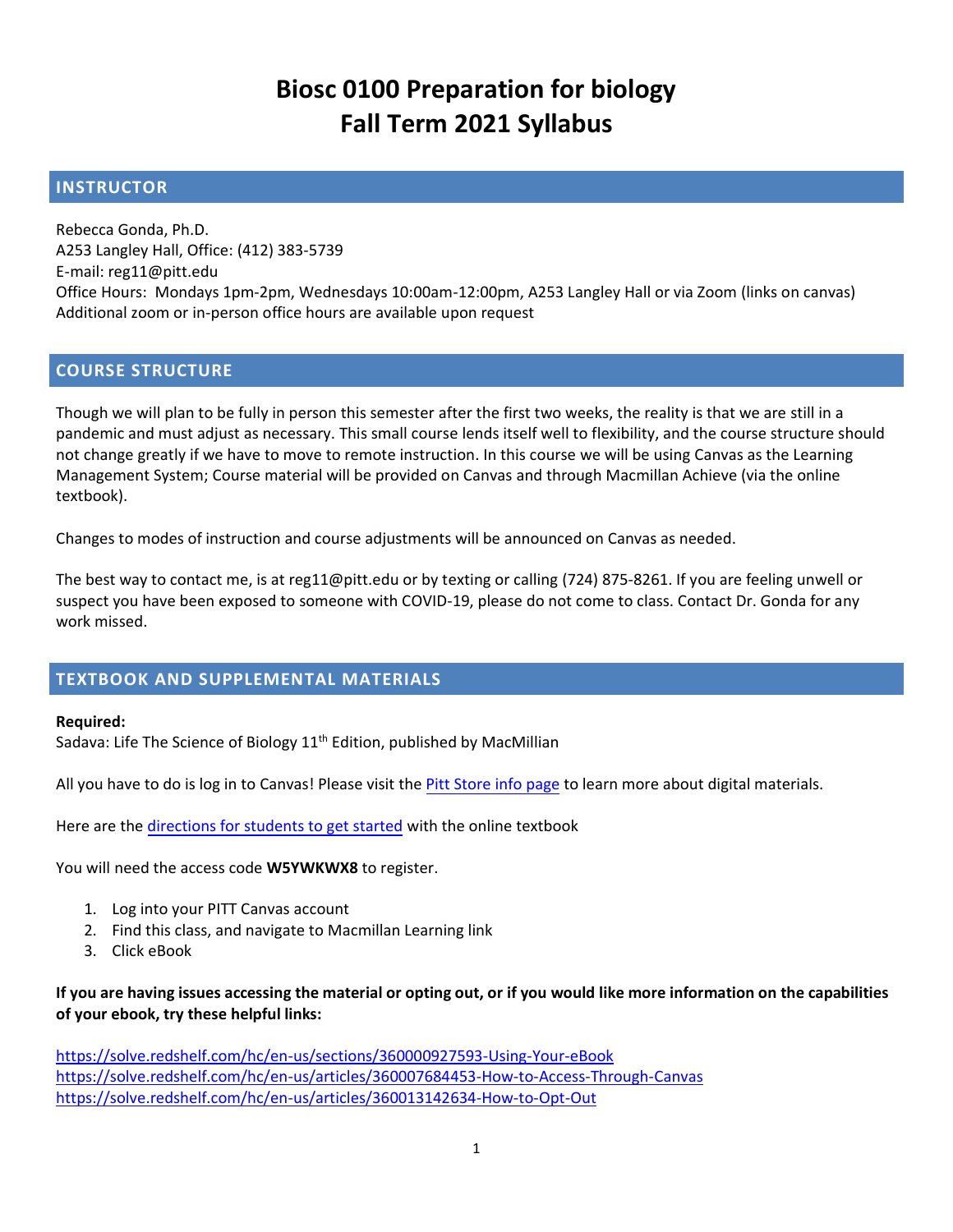#### **TOP HAT**

We will be using **Top Hat** [\(www.tophat.com\)](http://www.tophat.com/) for class participation. You will be able to submit answers to in-class questions using Apple or Android smartphones and tablets, laptops, or through text message. For instructions on how to create a Top Hat account and enroll in our Top Hat course, please refer to the invitation sent to your school email address or consult Top Hat's Getting Started Guide [\(https://bit.ly/31TGMlw\)](https://bit.ly/31TGMlw).

If you already have a Top Hat account, go to <https://app.tophat.com/e/889378> to be taken directly to our course. If you are new to Top Hat, follow the link in the email invitation you received or...

- • Go to <https://app.tophat.com/register/student>
- • Click "Search by school" and input the name of our school
- • Search for our course with the following join code: **889378**

Should you require assistance with Top Hat at any time please contact their Support Team directly by way of email [\(support@tophat.com\)](mailto:support@tophat.com) or the in-app support button. Specific user information may be required by their technical support team when troubleshooting issues.

#### **COURSE OBJECTIVES**

The goal of this course is to provide students with a foundation in biology. This course is intended for students who have not taken high school biology in the past 5 years, or who feel that their biology background is weak, yet intend to take additional biology courses. We will concentrate on a subset of topics covered in Foundations of Biology I and II (BIOSCI 150, 160), including a review of chemistry as it applies to biology, the structure and function of macromolecules, the basic structure of cells, energy and cellular respiration, introduction to genetics and molecular biology, and if time permits development.

#### **Lecture and Exam Schedule**

The schedule this course is on page 6. Please note the dates of the mid-term and final examinations to avoid any future scheduling conflicts. Both **Mid-Term Examinations** will be given during the regular class meetings. The final examination will be comprehensive in nature.

#### **FINAL GRADE**

Your final grade will be determined on the basis of your total points earned during the semester. There will be two midterm exams, each 50 minutes, scheduled on class days (see page 6). Additionally, there will be a cumulative (comprehensive) final exam. The midterms are worth 50 points each and the final is worth 75 points. There will be quizzes and assignments given during the semester that will account for 75 points total. All graded work will be returned. Please keep track of your points.

| 2 Midterm Exams             | 40% |
|-----------------------------|-----|
| 1 Final Exam                | 30% |
| <b>Quizzes and Homework</b> | 30% |

Individual exams and quizzes will not be curved. Two assignments or one quiz may be replaced by an optional 10-pt assignment at the end of the semester. At the end of the term, in the event that the average total points percentage earned by the class is low, total points average will be curved to 75%. Please note that typically this does not happen. The following grading scale will be used: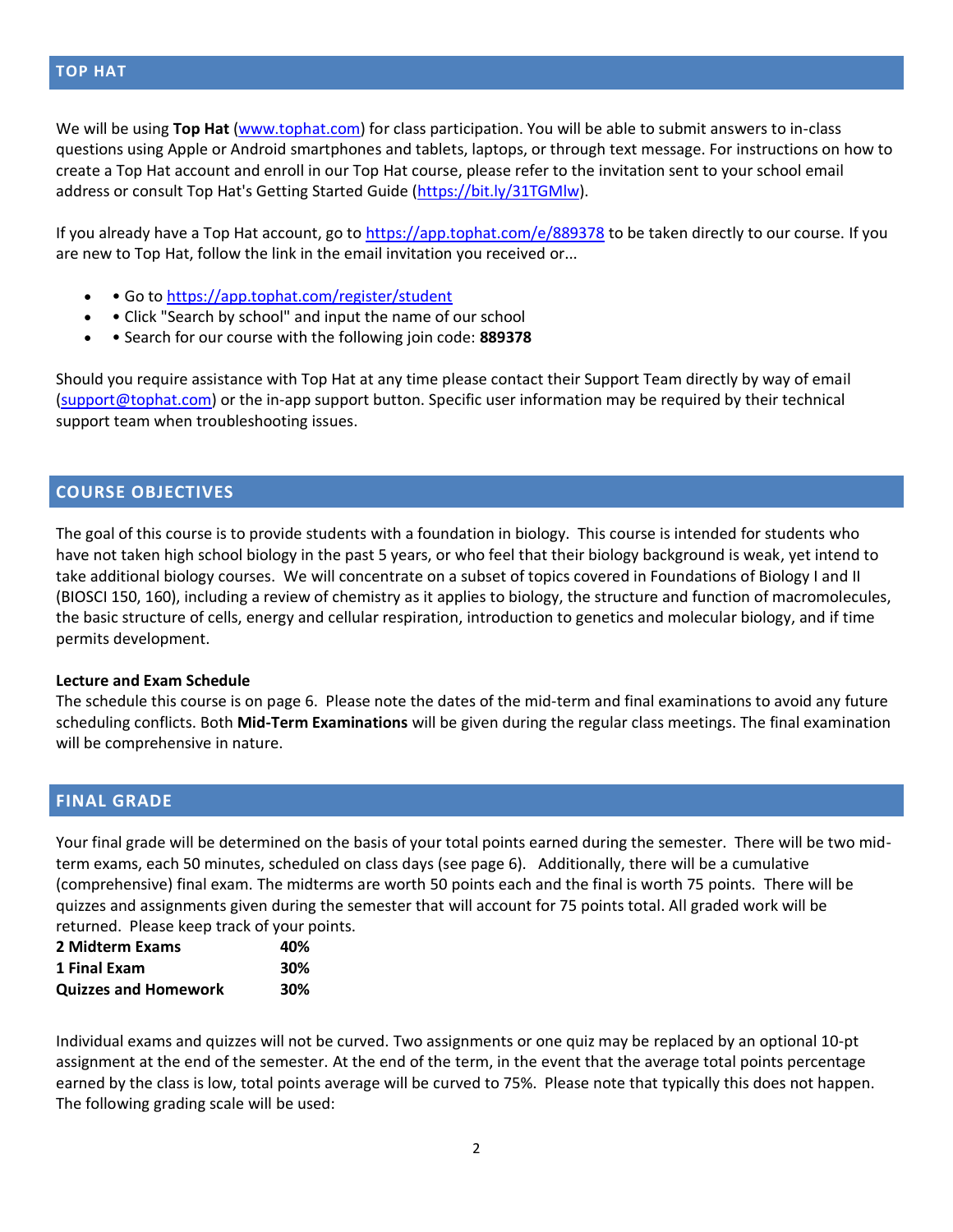| Letter Grade | Percentage Points | Letter Grade |
|--------------|-------------------|--------------|
| A+           | $80.0 - 82.9$     | в-           |
| Α            | $78.0 - 79.9$     | C+           |
| А-           | 70.0 - 76.9       |              |
| B+           | $60.0 - 69.9$     |              |
| в            | 59.9 or less      |              |
|              |                   |              |

#### **MISSED EXAMS**

There will be NO MAKE-UP MIDTERM EXAMS. If you miss a mid-term exam due to an excused emergency absence, your final grade will be based on the total points earned on the other mid-terms and the final exam. If you miss an exam due to an emergency (death in the immediate family, serious injury, or illness), you must submit, in writing, to Dr. Gonda, your request for an excused absence. Please use the following guidelines when preparing your written request:

- Indicate your name, the nature of the emergency, and the date of the examination that you missed.
- Your request must be detailed, typed and signed. It must be given to Dr. Gonda no later than 1 week after the missed exam.
- If you missed an exam due to a medical condition, you must include documentation. At the minimum, you must submit a signed letter from your physician.

Failure to comply with these guidelines could result in a zero grade being recorded for the missed exam. No one will be excused from more than one missed exam. If you miss more than one exam, you must contact your academic advisor or the CAS Dean's office to discuss your possible options.

#### G GRADES

Students who wish to petition for a G grade must submit to Dr. Gonda, in writing, a specific request for this grade change documenting your reason(s). You will be required to make arrangements in person, with the instructor, for the specific tasks you must complete to remove the G grade. Remember that G grades, according to CAS guidelines, are to be given only when students who have been attending a course and have been making regular progress are prevented by circumstances beyond their control from completing the course after it is too late to withdraw (University of Pittsburgh Undergraduate Bulletin). If you miss the final and have a valid excuse, you may receive a G grade, but only after the excuse is documented and arrangements to finish the course work are finalized with the instructor.

#### **ACADEMIC INTEGRITY**

Cheating/plagiarism will not be tolerated. Students suspected of violating the University of Pittsburgh Policy on Academic Integrity, from the February 1974 Senate Committee on Tenure and Academic Freedom reported to the Senate Council, will be required to participate in the outlined procedural process as initiated by the instructor. A minimum sanction of a zero score for the quiz or exam will be imposed. View the complete policy at [www.cfo.pitt.edu/policies/policy/02/02-03-02.html.](http://www.cfo.pitt.edu/policies/policy/02/02-03-02.html)

#### **DISABILITY RESOURCES**

If you have a disability for which you are, or may be, requesting an accommodation, you are encouraged to contact both the instructor for this course and the Office of Disability Resources and Services, 140 William Pitt Union, 412-648-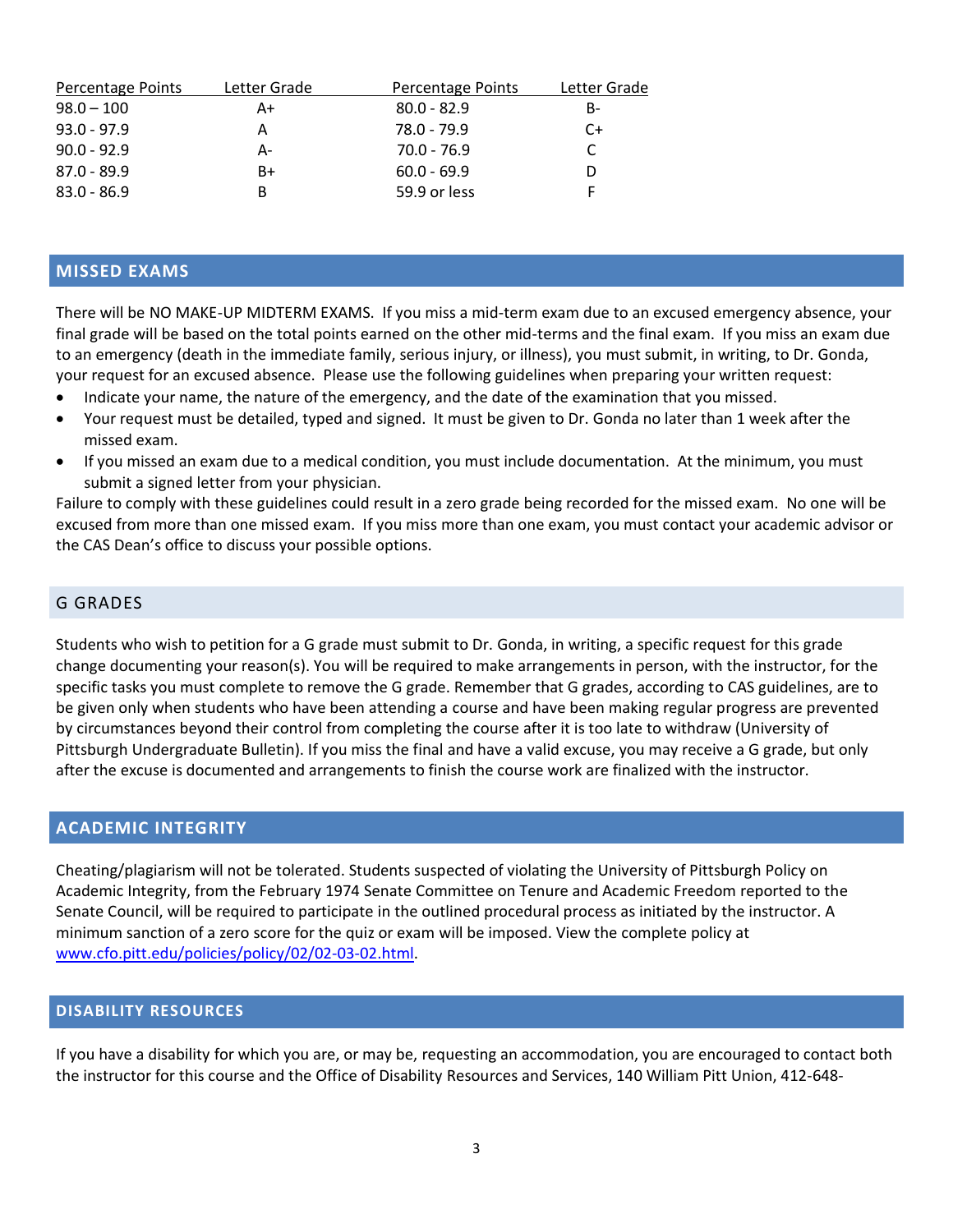7890/412-624-3346 (Fax), as early as possible in the term. Disability Resources and Services will verify your disability and determine reasonable accommodations for this course.

#### **EMAIL COMMUNICATION**

Each student is issued a University e-mail address (username@pitt.edu) upon admittance. This e-mail address may be used by the University for official communication with students. Students are expected to read e-mail sent to this account on a regular basis. Failure to read and react to University communications in a timely manner does not absolve the student from knowing and complying with the content of the communications. The University provides an e-mail forwarding service that allows students to read their e-mail via other service providers. Students that choose to forward their e-mail from their pitt.edu address to another address do so at their own risk. If e-mail is lost as a result of forwarding, it does not absolve the student from responding to official communications sent to their University e-mail address. To forward e-mail sent to your University account, go to [http://accounts.pitt.edu,](http://accounts.pitt.edu/) log into your account, click on **Edit Forwarding Addresses**, and follow the instructions on the page. Be sure to log out of your account when you have finished. (For the full E-mail Communication Policy, go to [www.bc.pitt.edu/policies/policy/09/09-10-01.html.](http://www.bc.pitt.edu/policies/policy/09/09-10-01.html))

#### **NATURAL SCIENCE GENERAL EDUCATION REQUIREMENT**

This course fulfills one Dietrich School of Arts and Sciences Natural Science General Education

Requirement (GER) as described for the GERs starting Fall 2018 (term 2191). That GER reads as follows: Three Courses in the Natural Sciences

These will be courses that introduce students to scientific principles and concepts rather than offering a simple codification of facts in a discipline or a history of a discipline. The courses may be interdisciplinary, and no more than two courses may have the same primary departmental sponsor.

#### **COVID-19 SAFETY**

During this pandemic, it is extremely important that you abide by the [public health regulations](https://www.alleghenycounty.us/Health-Department/Resources/COVID-19/COVID-19.aspx) the University of Pittsburgh's [health standards and guidelines,](https://www.policy.pitt.edu/university-policies-and-procedures/covid-19-standards-and-guidelines) and [Pitt's Health Rules](https://www.coronavirus.pitt.edu/healthy-community/pitts-health-rules). These rules have been developed to protect the health and safety of all of us. Universal [face covering](https://www.coronavirus.pitt.edu/frequently-asked-questions-about-face-coverings) is required in all classrooms and in every building on campus, without exceptions, regardless of vaccination status. This means you must wear a face covering that properly covers your nose and mouth when you are in the classroom. If you do not comply, you will be asked to leave class. It is your responsibility have the required face covering when entering a university building or classroom. For the most up-to-date information and guidance, please visit [coronavirus.pitt.edu](http://coronavirus.pitt.edu/) and check your Pitt email for updates before each class. If you are required to isolate or quarantine, become sick, or are unable to come to class, contact me as soon as possible to discuss arrangements

Covid-19 Biosc0100 course structure summary:

- 1. Course will be delivered in classroom (after first two weeks of hybrid option, unless otherwise noted by Pitt)
- 2. If the instructor is not physically present in the classroom, either the instructor will be available via a monitor when teaching remotely, or another faculty member or teaching assistant will be present
- 3. Sessions conducted synchronously
- 4. This class will use Canvas and Zoom if needed
- 5. Class materials will be available via Canvas
- 6. Office hours will be held as outlined in the syllabus. Additional Zoom office hours are available upon request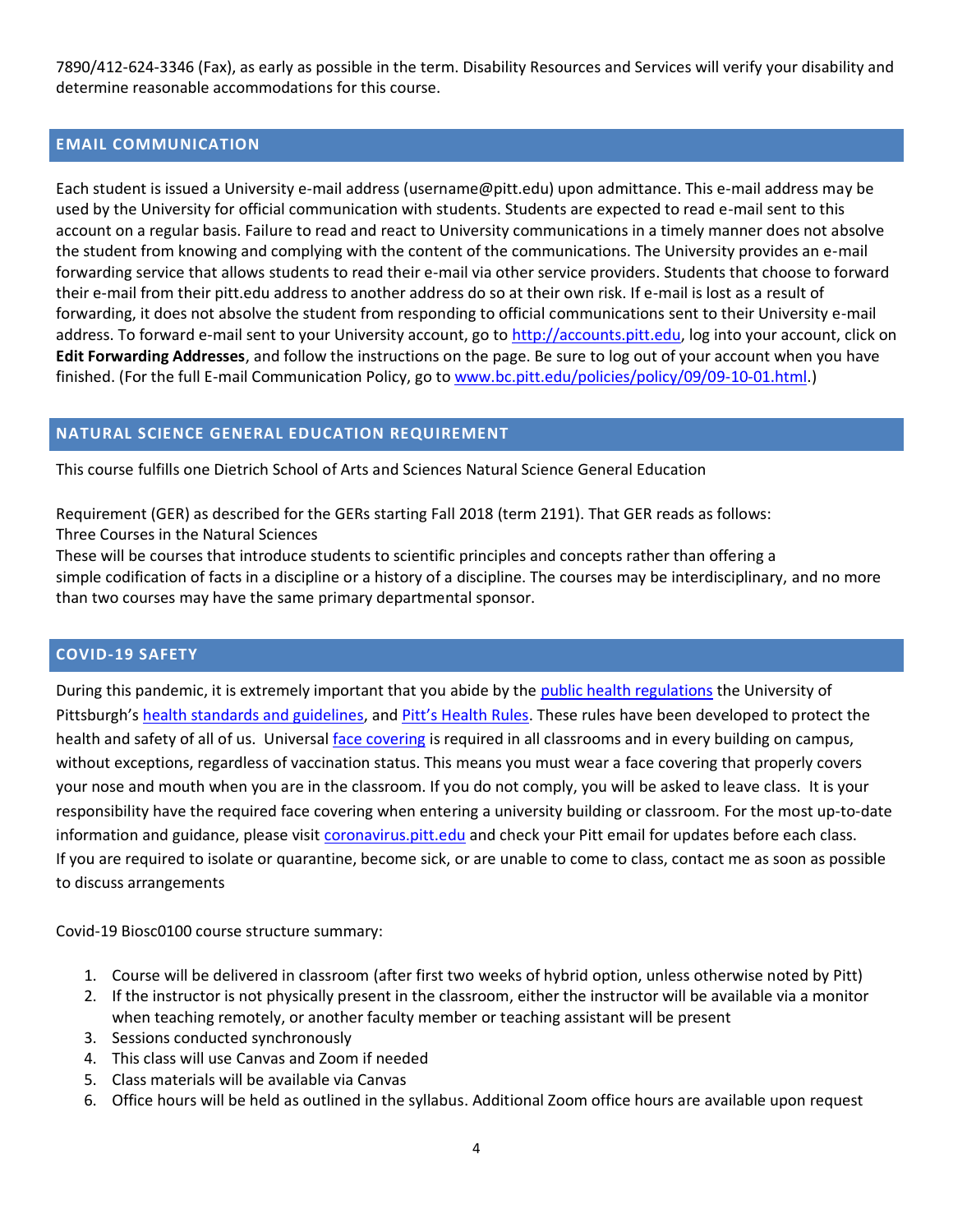- 7. Any change in mode of instruction, or other course adjustments, will be posted on Canvas.
- 8. Stay engaged in the course by communicating with me and your classmates
- 9. We will be as flexible and adaptive as possible

#### **THIS IS AN INCLUSIVE CLASSROOM**

We are committed to the creation and maintenance of an "inclusive learning" space in this course. The goal is for everyone involved to be treated with respect and dignity and where all individuals are provided equitable opportunity to participate, contribute, and succeed. In BIOSC 0100, all students are welcome regardless of race/ethnicity, gender identities, gender expressions, sexual orientation, socio-economic status, age, disabilities, religion, regional background, Veteran status, citizenship status, nationality and other diverse identities that we each bring to class. Your success is enhanced by the innovation and creativity of thought that an inclusive classroom facilitates. The success of an inclusive classroom relies on the participation, support, and understanding of you and your peers. We encourage you to speak up and share your views, but also understand that you are doing so in a learning environment in which we all are expected to engage respectfully and with regard to the dignity of all others.

Any student who has difficulty affording groceries or who lacks a safe and stable place to live and believes this may affect their performance in the course is urged to contact me or Pitt Student Affairs for support [\(http://www.studentaffairs.pitt.edu/\)](http://www.studentaffairs.pitt.edu/).

Other resources you may find helpful: **Free food at the Pitt Pantry**: [www.studentaffairs.pitt.edu/pittserves/the-pitt-pantry/](http://www.studentaffairs.pitt.edu/pittserves/the-pitt-pantry/) **Student Support Services:** [www.asundergrad.pitt.edu/academic-experience/student-support-services](http://www.asundergrad.pitt.edu/academic-experience/student-support-services) **Counseling Center:** <http://www.studentaffairs.pitt.edu/cc/resources/> **Student Health Services:** <http://www.studentaffairs.pitt.edu/shs/> **Borrowing technology**[: https://www.library.pitt.edu/borrowing-supplies-and-technology-hillman](https://www.library.pitt.edu/borrowing-supplies-and-technology-hillman)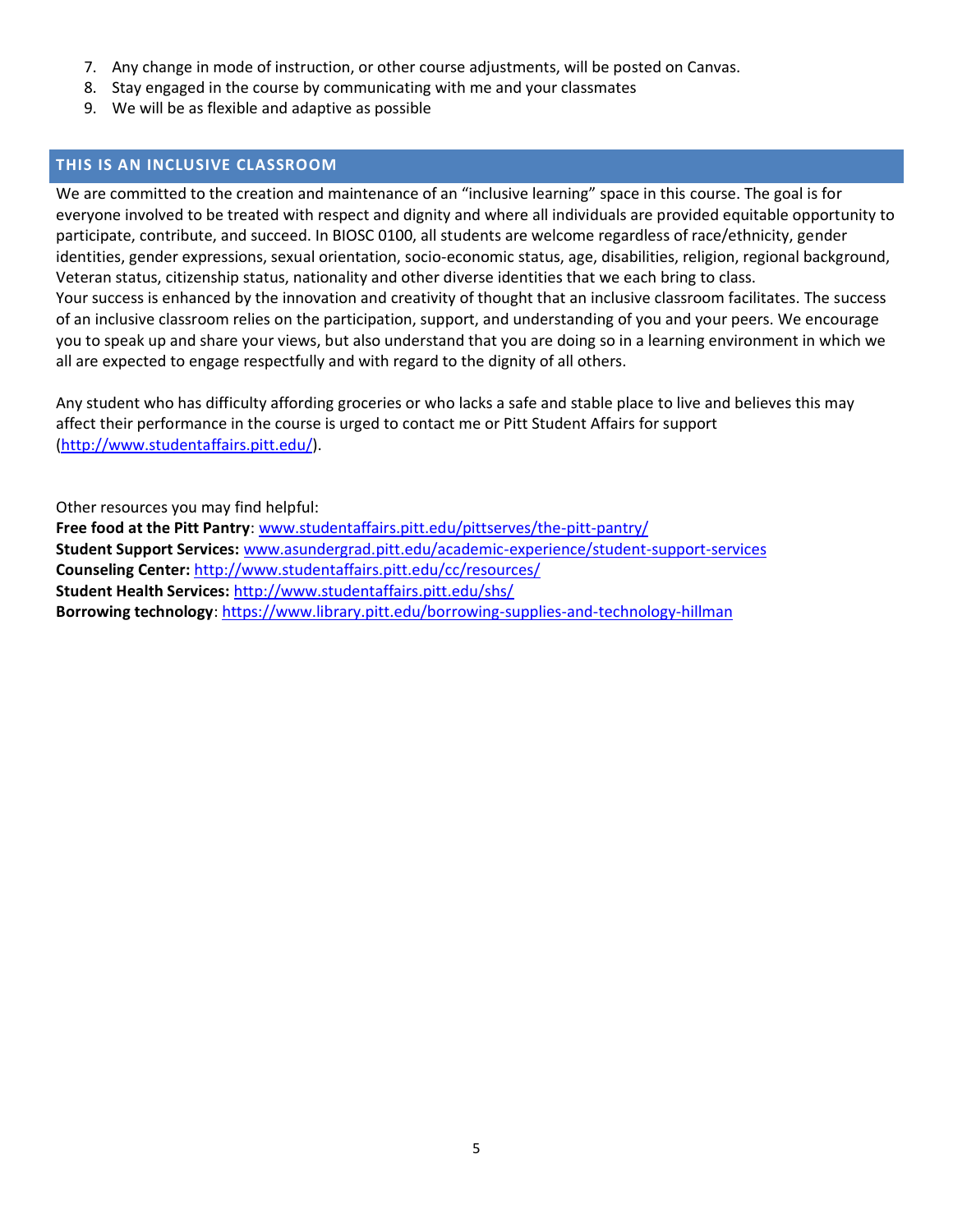# Prep for Biology

## Prep for Biology<br>Fall 2021 **August and**

### September 2021

| Sun. | Mon.                                            | Tue.           | Wed.                                                                 | Thu.           | Fri.                                                                         | Sat.           |
|------|-------------------------------------------------|----------------|----------------------------------------------------------------------|----------------|------------------------------------------------------------------------------|----------------|
|      |                                                 |                |                                                                      |                | 27<br>-Course Intro<br>-The Chemistry<br>of Life<br><b>Chapter 2</b>         | 28             |
| 29   | 30<br><b>Chemical Bonds</b><br><b>Chapter 2</b> | 31             | $\mathbf{1}$<br>Carbon and<br>Aqueous<br>Solutions<br>Chapter 3      | $\overline{2}$ | 3<br>Activity:<br>Properties of<br>water                                     | $\overline{4}$ |
| 5    | 6<br><b>No Class: Labor</b><br>Day              | $\overline{7}$ | 8<br>Macromolecules/<br>Proteins<br>Chapter 3                        | 9              | 10<br>Activity:<br>Chemical<br>Functional<br>Groups                          | 11             |
| 12   | 13<br>Enzymes<br>Chapters 3,8                   | 14             | 15<br>Carbohydrates/<br>Lipids<br>Chapter 3                          | 16             | 17<br><b>Activity: Biofuel</b><br>Experiment<br>Quiz 1                       | 18             |
| 19   | 20<br>Nucleic Acids<br>Chapter 4                | 21             | 22<br>The Cell pt. 1<br>Necessary/<br>Sufficient<br><b>Chapter 5</b> | 23             | 24<br>The Cell Pt. 2<br>(organelles and<br>cytoskeleton)<br><b>Chapter 5</b> | 25             |
| 26   | 27<br>Exam Review                               | 28             | 29<br><b>EXAM1</b>                                                   | 30             |                                                                              |                |

Notes

Reminder: Office Hours are every **Monday 1pm-2pm** and **Wednesday 10am-12pm** in A253 Langley Hall and via zoom

And available by request (in-person or zoom)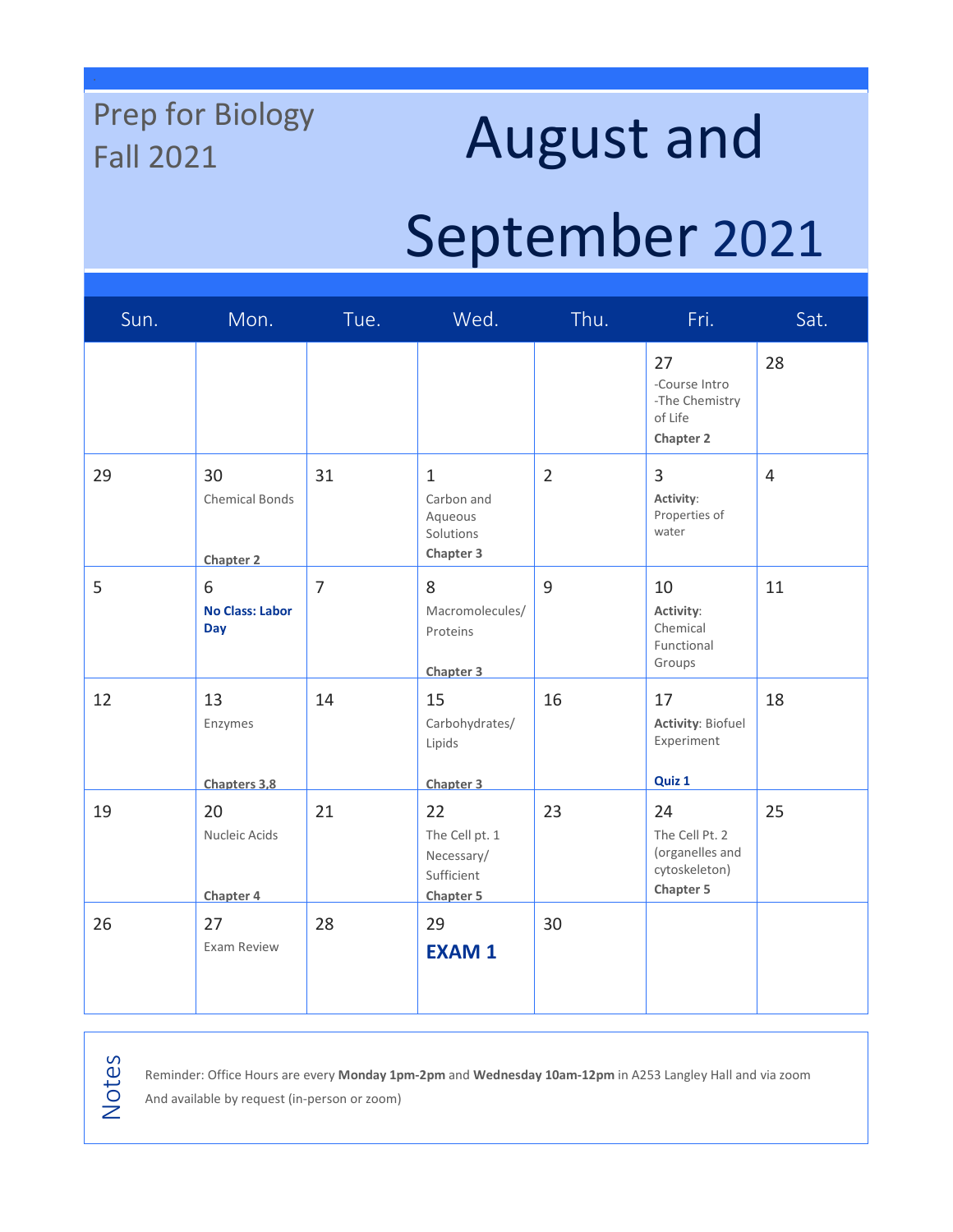### Prep for Biology Fall 2021

## October 2021

| Sun. | Mon.                                                       | Tue. | Wed.                                                             | Thu.           | Fri.                                                                                | Sat.           |
|------|------------------------------------------------------------|------|------------------------------------------------------------------|----------------|-------------------------------------------------------------------------------------|----------------|
|      |                                                            |      |                                                                  |                | $\mathbf{1}$<br>Membranes and<br>Transport<br>Chapter 6                             | $\overline{2}$ |
| 3    | $\overline{4}$<br>Cell: Cell<br>Interactions<br>Chapter 6  | 5    | 6<br>Interactions and<br>Mina Bissel<br>Chapters 6, 7            | $\overline{7}$ | 8<br>Signal<br>Transduction<br><b>Activity: Flight</b><br>or Fight                  | 9              |
| 10   | 11<br>Energy and<br>Glucose<br>Metabolism<br>Chapter 8,9   | 12   | 13<br>Glycolysis<br>Chapter 9                                    | 14             | 15<br><b>Fall Break: No</b><br><b>Class</b>                                         | 16             |
| 17   | 18<br>Feedback<br>Inhibition<br>Quiz 2                     | 19   | 20<br>Cellular<br>Respiration:<br>Citric Acid Cycle<br>Chapter 9 | 21             | 22<br>Electron Transport<br>Chain (Ch. 9)<br>Activity:<br>Respiration<br>accounting | 23             |
| 24   | 25<br>Fermentation<br>Respiration<br>Overview<br>Chapter 9 | 26   | 27<br>The Cell Cycle<br>Chapter 11                               | 28             | 29<br>Mitosis<br>Chapter 11                                                         | 30             |
| 31   |                                                            |      |                                                                  |                |                                                                                     |                |

Notes

Reminder: Office Hours are every **Monday 1pm-2pm** and **Wednesday 10am-12pm** in A253 Langley Hall and via zoom

And available by request (in-person or zoom)